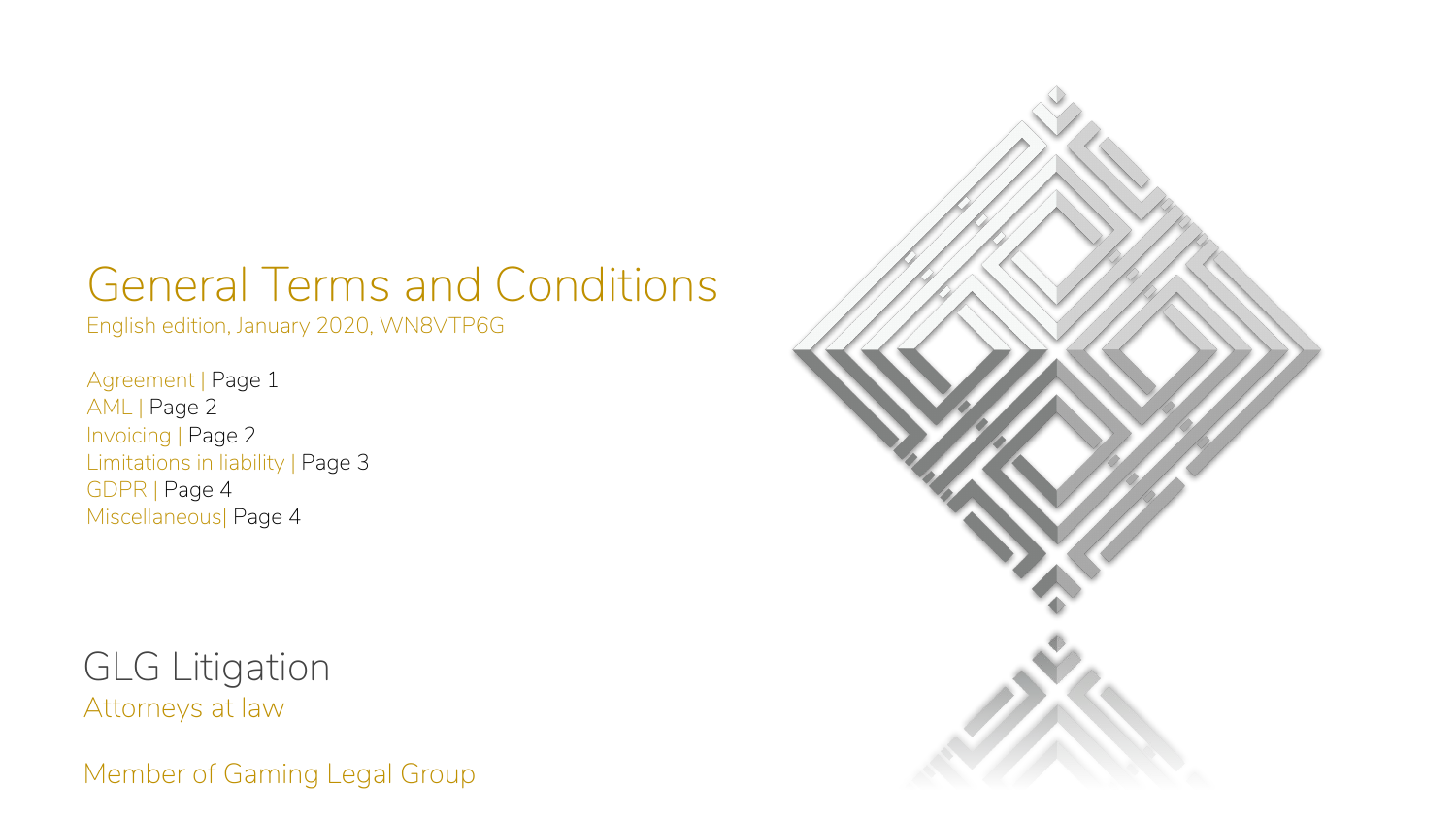#### GLG Litigation General Terms & Conditions  $(1/4)$  Attorneys at law

General Terms & Conditions | A copy of these General Terms & Conditions (hereinafter: "**Terms of Service**" or: "**TOS**" or: "**Terms**") has been filed with the Amsterdam courts. A hard copy will be sent to our client, upon request, free of charge.

Agreement | The client understands and acknowledges that services are exclusively rendered under agreement (hereinafter: the "**Agreement**" or: "**Engagement"**) between GLG Litigation B.V. (registered in the Amsterdam chamber of commerce under reference 51706687, hereinafter: "**GLG Litigation**") and the client. The terms apply to all services, including services that have been fully or party outsourced to third parties. Parties agree that agreements shall be composed in writing, this definition includes electronic communications.

Parties agree that verbal conversations shall never form a basis for any agreement. Agreements may be entered into via electronic signatures. The EU Directive 910/2014 on the Electronic IDentification Authentication and trust Services (hereinafter: "**EIDAS**") applies. The scope of any assignment may be amended via electronic communications such as however not limited to email and whatsapp, under the condition that the authorized representatives of both parties agree to the said change.



January 2020, WN8VTP6G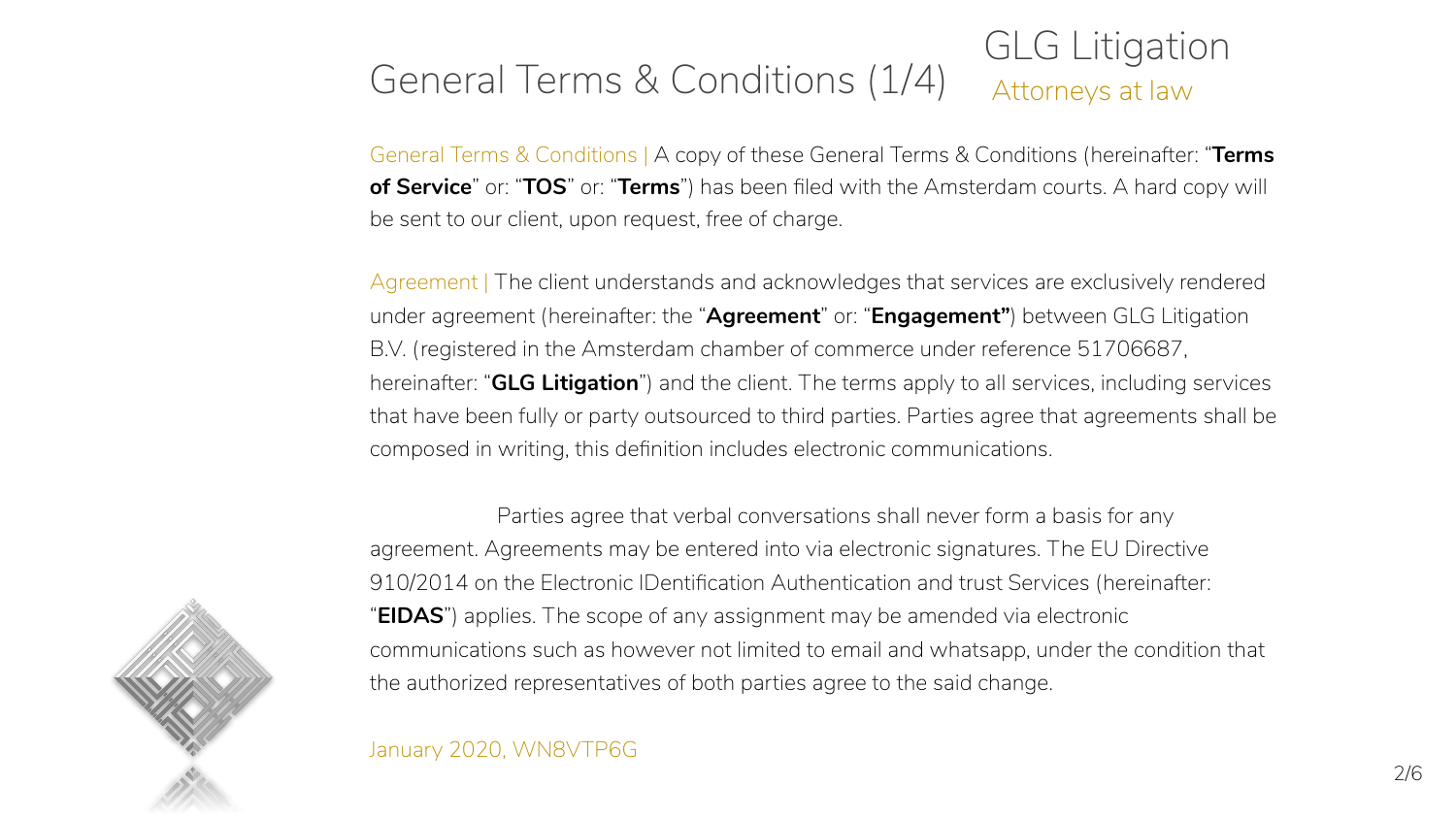#### GLG Litigation General Terms & Conditions  $(2/4)$  Attorneys at law

AML | In compliance with EU Directive 2018/843 of the European Parliament and of the Council of 30 May 2018 amending Directive (EU) 2015/849 on the prevention of the use of the financial system for the purposes of money laundering or terrorist financing, and amending Directives 2009/138/EC and 2013/36/EU, sustainable evidence of money laundering obligates GLG Litigation to report the said evidence in accordance with the said Directive and may lead to immediate termination of the Agreement under exclusion of liability for GLG Litigation.

Invoicing | The client agrees that if within two weeks after the invoice was sent, no questions, remarks or complaints were submitted, it may be assumed that the client is in full agreement with the invoice and will not submit the said questions, remarks or complaints at a later time.

The client is required to settle any invoices in full and on time, which is within 10 (ten) working days after it was sent. If the invoice is not fully settled in time, GLG Litigation shall be allowed to charge a 15% (fifteen percent) surcharge on the total amount of the total amount overdue, notwithstanding the right to claim damages, collection fees, interest and court fees. GLG Litigation is allowed to annually adjust any fees upwards, with a maximum of 10% (ten percent).



#### January 2020, WN8VTP6G 3/6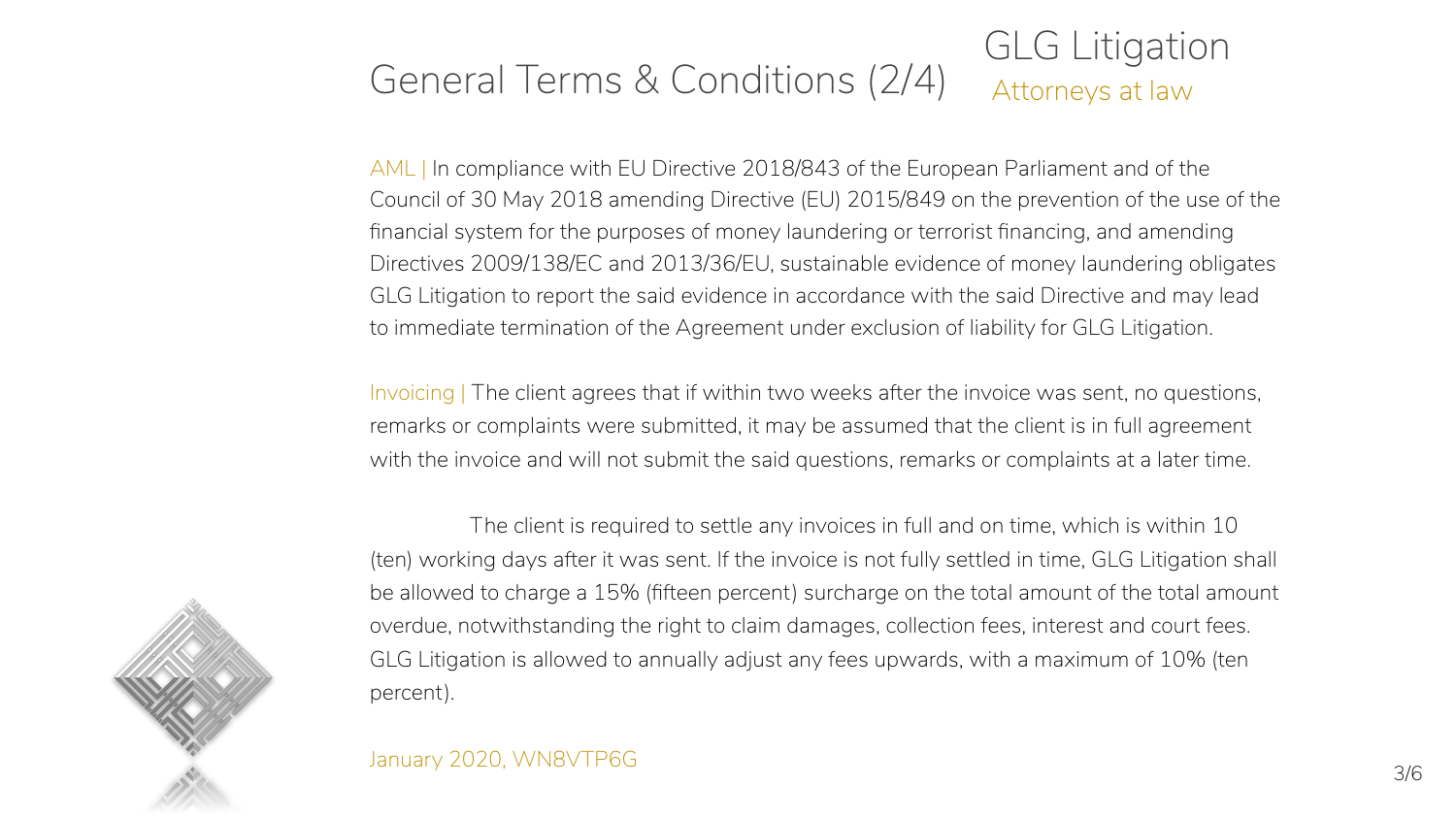#### GLG Litigation General Terms & Conditions  $(3/4)$  Attorneys at law

Limitations in liability | The client shall indemnify and keep GLG Litigation harmless at all times against any claims of third parties in connection with the representation of the client by GLG Litigation, including services rendered to third parties, affiliated or unaffiliated, by request of the client. Parties shall assume that any claim by third parties in connection with any assignment shall be directed against the client.

Parties agree that natural individuals acting on behalf of GLG Litigation in the execution of the assignment, shall never represent themselves individually and shall as a result not be held accountable in person. GLG Litigation shall never be liable for services rendered by third parties. GLG Litigation shall not be liable for any direct or indirect consequences, ramifications or otherwise as a result of the execution of the Agreement. Third parties cannot derive any rights from the Agreement.

Liability shall in any case never exceed the amount covered by our insurance, increased with the amount of the uninsured own risk. In the event damages exceed the said amount, it It shall be limited to a maximum of  $\epsilon$  50,000 (fifty thousand euro).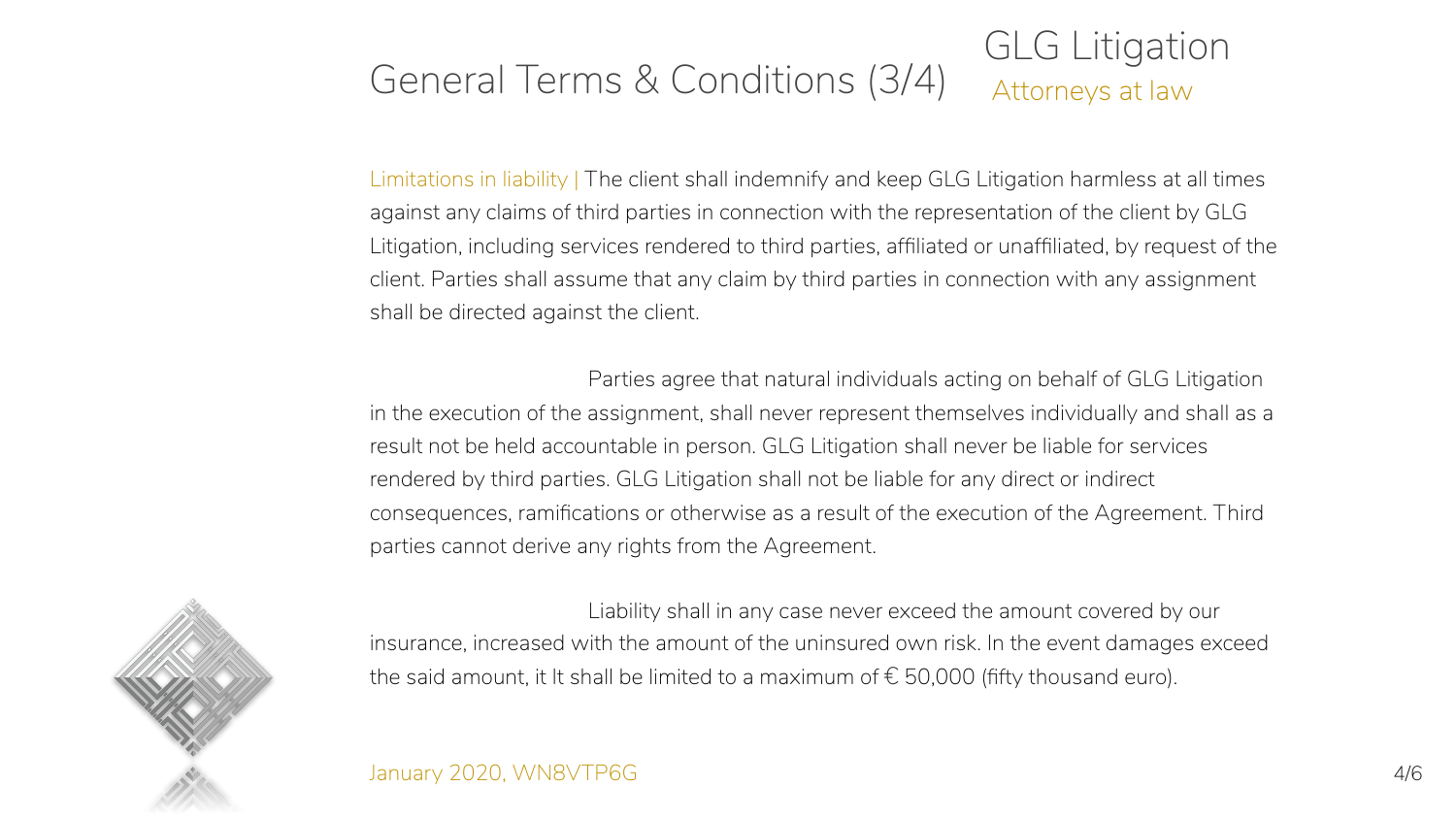#### GLG Litigation General Terms & Conditions  $(4/4)$  Attorneys at law

GDPR | GLG Litigation handles personal data in compliance with EU Directive 2016/679 on the General Data Protection Regulation (hereinafter: '**GDPR**"). Although communications between GLG Litigation, third parties within the scope of execution of the Agreement and the client are privileged, GLG Litigation may be obliged to disclose information by law or court order.

Miscellaneous| Parties shall never be bound to apparent errors in the Agreement. If a provision is deemed not valid in a court of law, you agree that all remaining provisions shall still be valid.

Parties agree that only the Amsterdam court shall be competent to hear disputes regarding the Agreement. Any court however shall only be competent to receive a claim from the Client against GLG Litigation, after the Client has followed the mandatory Office Complaint Procedure in full (a copy is available on glglitigation.com) and the matter has remained unresolved.



Although a translation in Netherlands language of the Agreement and Terms may be provided. Parties agree that in the matter of interpretation of the contents of the Agreement and the Terms, the English language shall be leading. If the Agreement was drafted in Netherlands language only, that text shall be leading.